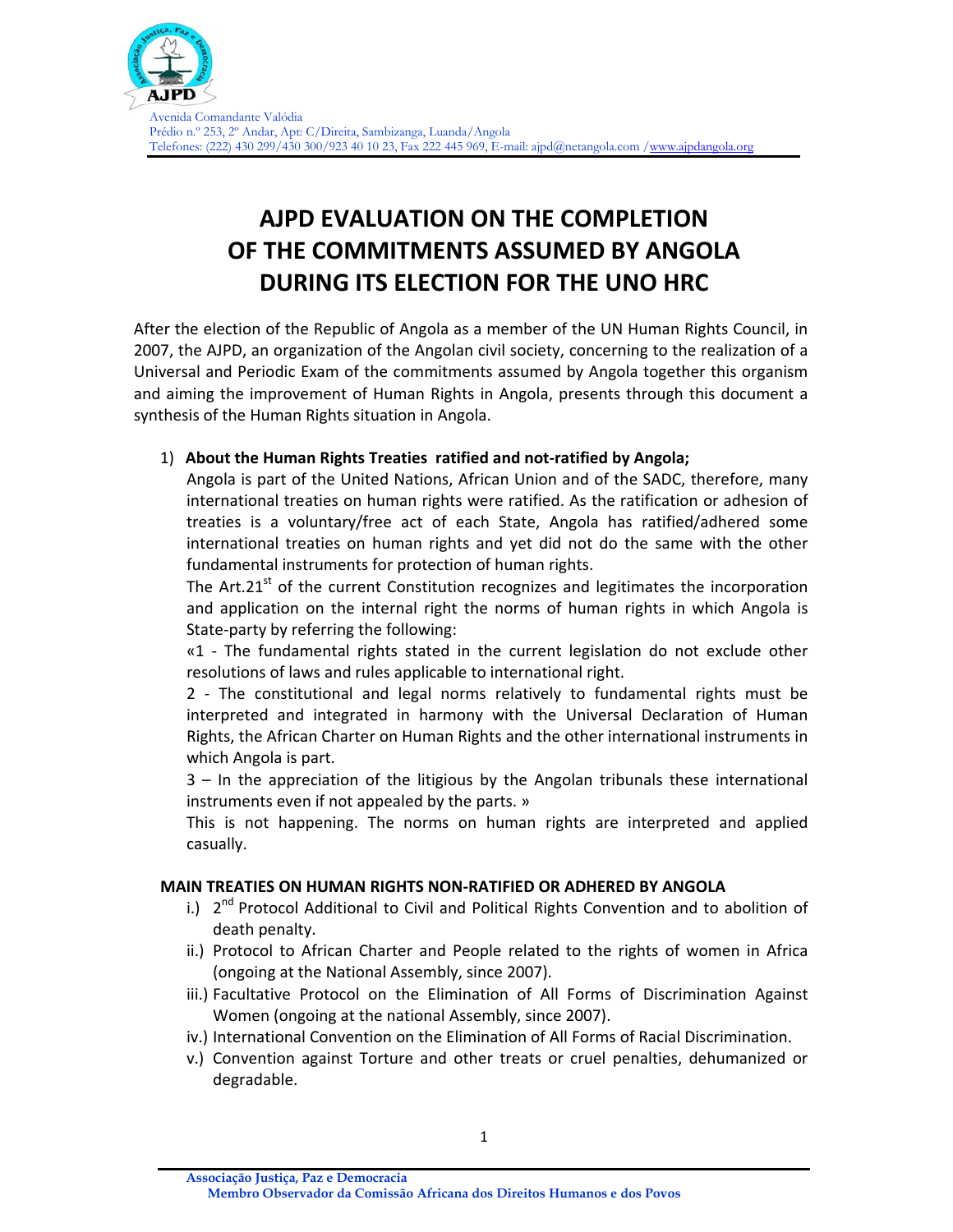

- vi.) International Convention on the Protection of the Rights of all migrant workers and their families.
- vii.)Protocol on the African Charter that creates the African Tribunal on Human Rights.

Meanwhile, during its candidature as a member on the UN Human Rights Council, and its election on the  $17<sup>th</sup>$  of May 2007, for the period 2007/2010, Angola has committed to accelerate the process and ratify in a near future the following international conventions related to human rights:

- 1) International Convention on the Elimination of All Forms of Racial Discrimination (1970).
- 2) Convention against Torture and other treats or cruel penalties, dehumanized or degradable (1988).
- 3) International Convention on the Protection of the Rights of all migrant workers and their families.
- 4) The statute of Rome of the International Penal Tribunal  $(17<sup>th</sup>$  July 1998).
- 5) International Convention against recruitment, use, disbursement and training of mercenaries,  $4<sup>th</sup>$  of December 1989.
- 6) Protocol on the African Charter that creates African Tribunal on Human Rights.
- 7) Protocol on the Elimination of All Forms of Discrimination Against Women in Africa.
- 8) Consider to sign the convention on the rights of handicapped people and its facultative protocol.
- 9) Consider to sign the international convention for the protection of all forced people missing.

Meanwhile, till the moment this report was made, Angola ratified and signed the Protocol on the African Charter for the human rights related to the rights of woman in Africa (2007) and the facultative protocol to the UN convention on the elimination of all forms of discrimination against women (2007).

The Republic of Angola only signed the protocol on the creation of the African tribunal on human rights, in January 2007, but did not ratified yet. Unfortunately, the other conventions are stuck since 2007 in the cabinet, organism in charge to carry out the discussion and immediate approval of the referred international instruments for ratification at National Assembly of the Republic of Angola.

In conclusion, among the ratification instruments in terms of human rights that Angola committed to accelerate the process of ratification, ratify those that were already signed, less or nothing was accomplished; the republic of Angola only adhered to the statute of Rome that creates the International Penal tribunal  $17<sup>th</sup>$  July 1998, through the resolution  $n<sup>9</sup>$  8/2000 of 1<sup>st</sup> of December by the National Assembly and ratified the protocol to the African charter on human rights related to woman in Africa (2007) and the Facultative Protocol on the Elimination of All Forms of Discrimination Against Women (2007).

**Associação Justiça, Paz e Democracia Membro Observador da Comissão Africana dos Direitos Humanos e dos Povos**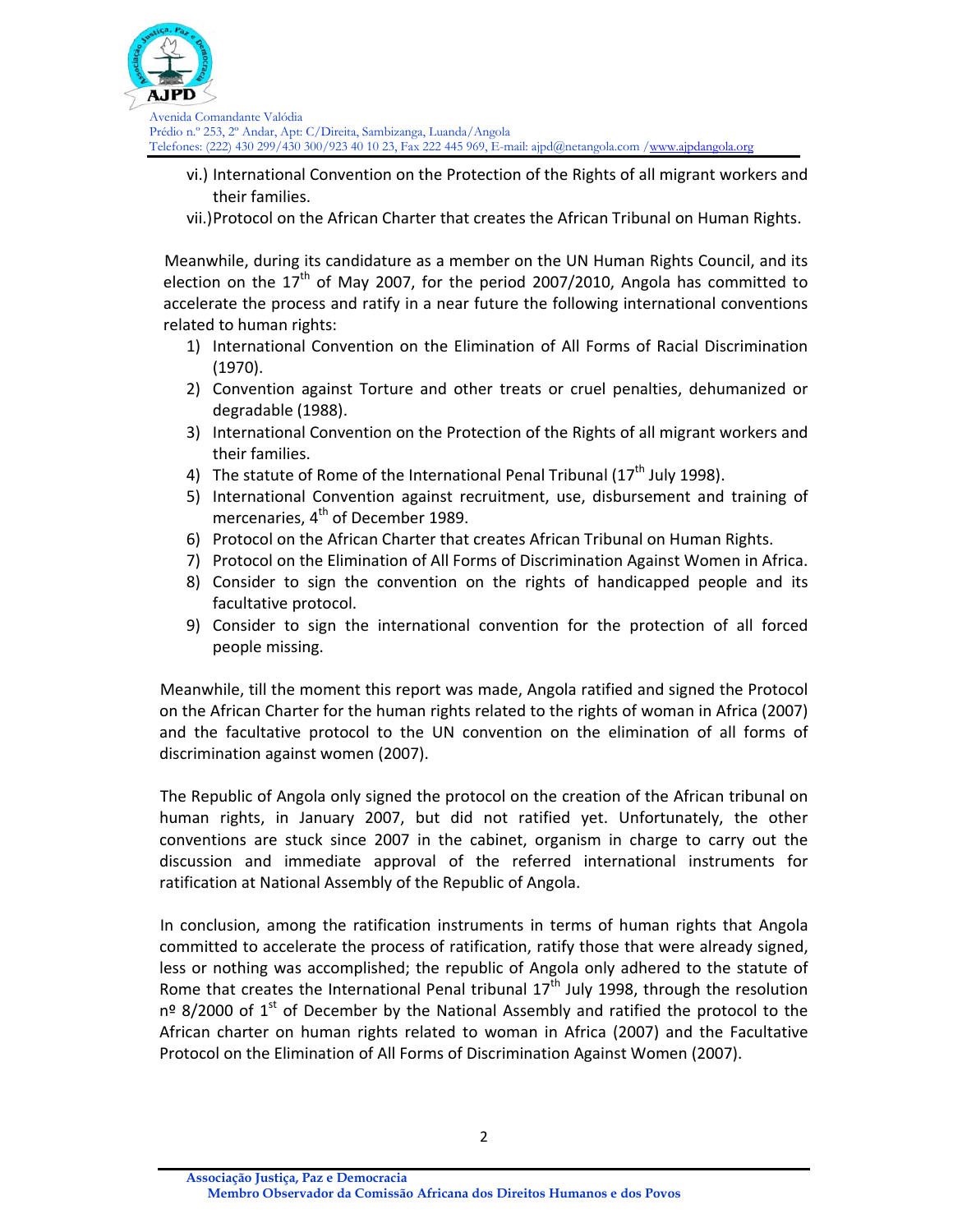

It is important to clarify that Angola while party of the African Charter has not taken any legislative measure aiming at the specific protection of women´s rights. Till the moment, the Republic of Angola has not yet signed the convention on the rights of handicapped people and its facultative protocol such as the international convention for the protection of all forced people missing, which it has committed to sign.

2) **Improve the involvement of non‐governmental organizations as a positive and important element of dialogue in the ambit of the work of the council;**

The Angolan government has not been promoting the involvement of Angolan NGOs at any international organism and manifests a total apathy when they, by own merit, reach international levels. Parallel to this, it is seen in Angola a tentativeness of control, limitation, coercion and reprehension to civil society actions and intensions, several times manifested by the Technical Unit of Coordination of Humanitarian Aid, a governmental organism with competence that violate the right of assembly enshrined in the Legislation and others, by governmental organisms, such as the National Police.

From 2007 to 2008 institutions, government members and some opinion making disseminated information referring that some national and international NGOs are illegal, in a clear intention to spoil them. $<sup>1</sup>$ </sup>

In spite of the statements in the current legislation in Angola, in the Law of the associations (Law 14/91) and other regional and international instruments signed and ratified by Angola, the Angolan government continues to impede and delaying the process of formal constitution of the Civic Associations, mainly those that work in the promotion and defense of human rights. Tangible example is AJPD that is waiting for its registration certificate since 2000, Mãos Livres and NCC since 2001 and also SOS‐ Habitat since 2003. In the same situation, there are other organizations, and the situation has not changed even after the entrance of Angola in the UNOHRC.

It is also important to refer that Law 14/91, Law of Associations is been revised in the ambit of the ongoing legal renewal in Angola. We fear that the right of assembly may be limited.

The government transformed the acquisition of juridical personality of associations a political and administrative procedure basing on the principle of convenience subjectivity and not on the principle of legality. Only organizations that convene the government have the easy access to the acquisition of juridical personality and right to registration.

#### 3) **Contribute for the ongoing renewal of the UN organisms;**

For the renewal of the UNO organisms some<sup>2</sup> "operational actions" were set and the first of them demands that the States "should contribute so that the presence of the

<sup>1</sup> http://www.hrea.org/lists2/display.php?language\_id=11&id=9731

<sup>2</sup> 60ª Sessão da Assembleia Geral da ONU - 20 de Setembro de 2005 (Pag. 46)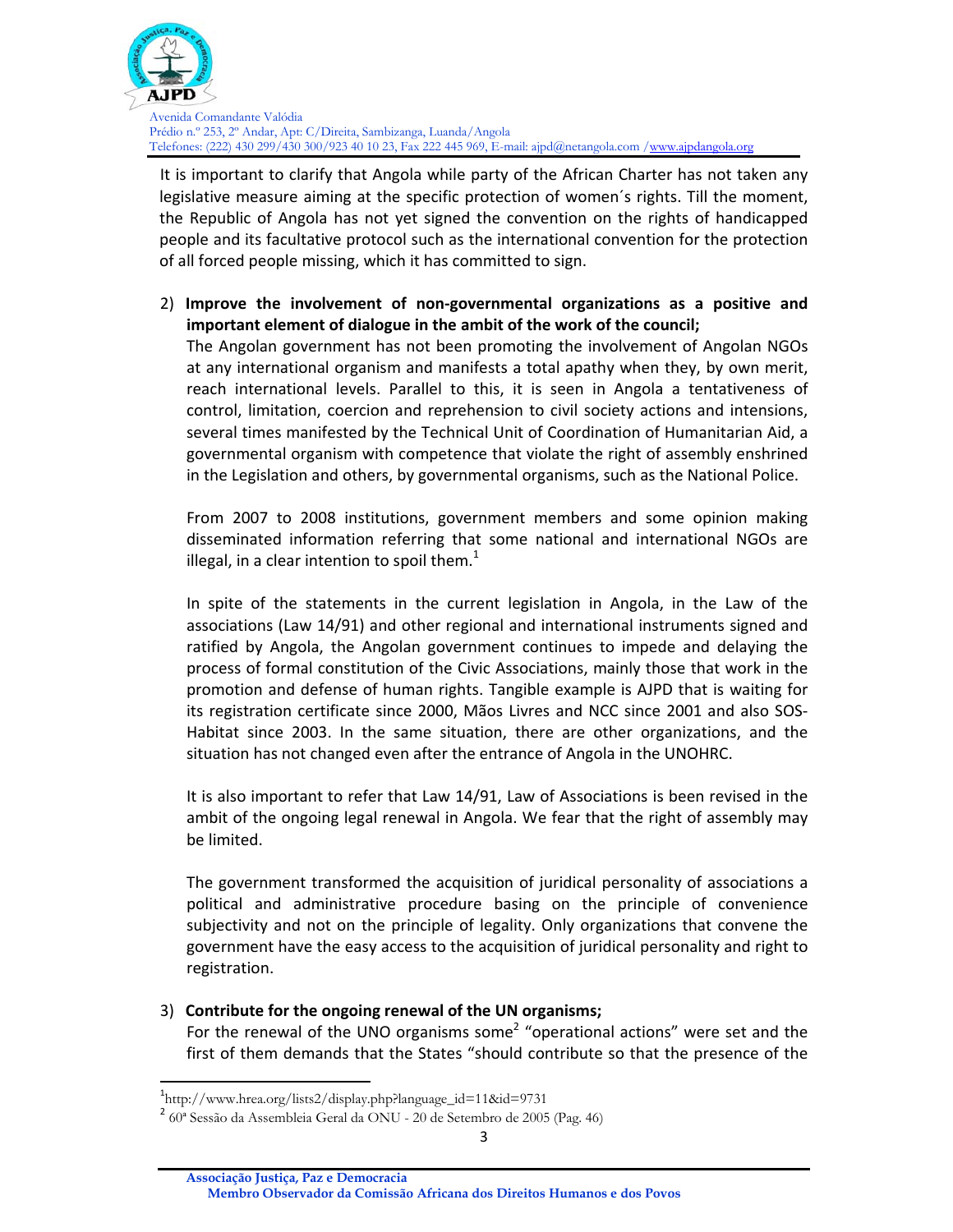

United Nations in various countries should be more effective, efficient, coherent and coordinated to produce better results" meanwhile, nothing was done in Angola. Although not knowing the political‐diplomatic causes the grounded it, we noticed that some actions that oppose the principle of cooperation between the Angolan government and the United Nations concerning the protection of HRs, eradication of poverty, promotion of sustainable development as well as other commitments for the realization of the millennium goals. We noticed that:

- 1. On the  $31<sup>st</sup>$  of May 2008, the UNO Human Rights office was permanently closed;
- 2. The visit of the rapporteur of the UNO Human Rights Commission for prisons to Angola was limited;
- 3. It is not of public domain if the Angolan State tried to invite the UN General Secretary to visit Angola aiming at reinforce the management and coordination of the UN operational activities;

We notice that the relationship between the UN and the Angolan government before entering the UNOHRC was more permeable and it was visible a major set of programs implemented alongside with UNDP, UNICEF, WFP, UNFP, UNOAIDS, OCHA AND WHO. At the moment only UNICEF has a formal and effective partnership with MINARS.

The fact that Angola has entered UNOHRC in a period of significant sociopolitical transformations, mainly the preparation of the elections may have influenced the adoption of a more restricted posture concerning the elaboration and implementation of the combined plans related to international organisms.

**4) Continue to work in inviting the special rapporteurs, to promote and to protect the Human Rights at local level;**

After the visit of the Special Rapporteur of the Human Rights in 2004, the last visit of UNO rapporteurs to Angola was in 2007, by the working group on arbitrary detentions. Since then, no single UNO rapporteur has visited Angola.

**5) Promote legislative measures, aiming at improve and harmonize the local legislation i.e. the Angolan judicial system with the international demands in human rights issues;**

Angola is a member of the UN Human Rights Council since 2007, however, there is not any legislative measure aiming at improve the Angola international duties in human rights issues. After elections in September 2008, there is a Minister of Human Rights, but there is not any sort of action taken by this organism aiming to improve the respect for human rights in Angola. The Human Rights department of the Ministry of Justice and the Provincial Committees are theoretically functioning.

**6) Continue to supply adequate resources for the present ombudsman: accelerating its creation and reinforce its presence at local level;**

**Associação Justiça, Paz e Democracia**